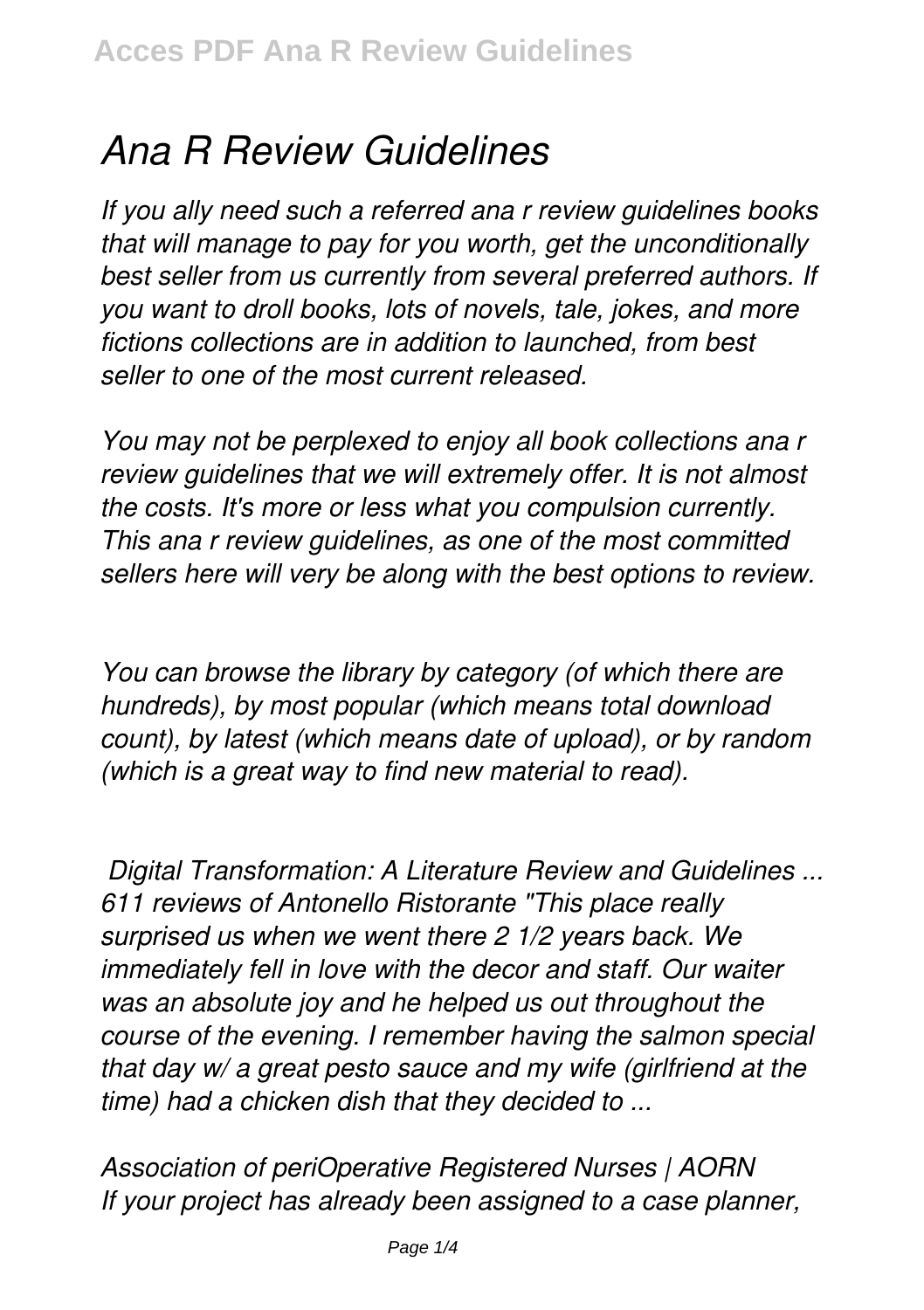*please contact them for arrangements to resubmit plans for Planning review. No drop-off plans will be accepted. For any additional questions, please email PlanningDepartment@santa-ana.org call (714) 647-5804.*

*Peer Review Tip: Distinguishing the Difference | ANA The Doña Ana County Detention Center has been working closely with area law enforcement agencies and the judicial system to reduce the number of detainees in custody, to further enhance preventive measures and minimize the risk of spreading COVID-19 to the community, staff or detainees.*

*The effect of sunscreen on vitamin D: a review According to Horlacher and Hess (2016), successful transformation is becoming a critical issue in management, whereby success depends mainly on suitable modifications being made to process and ...*

*The Doña Ana County Detention Center | Doña Ana County Best Dining in Santa Ana, Orange County: See 5,453 Tripadvisor traveler reviews of 703 Santa Ana restaurants and search by cuisine, price, location, and more.*

*Recent Articles - Environmental Impact Assessment Review ...*

*Innovation & Management Review is a quarterly publication organised by the Business department of the University of Sao Paulo, Brazil. INMR's main objectives are: to disseminate the intellectual production in the field of technological, organisational and market innovation, stimulating creative academic and research contributions; to do its share in increasing the knowledge production of the ...*

*Free CSS | 3280 Free Website Templates, CSS Templates* Page 2/4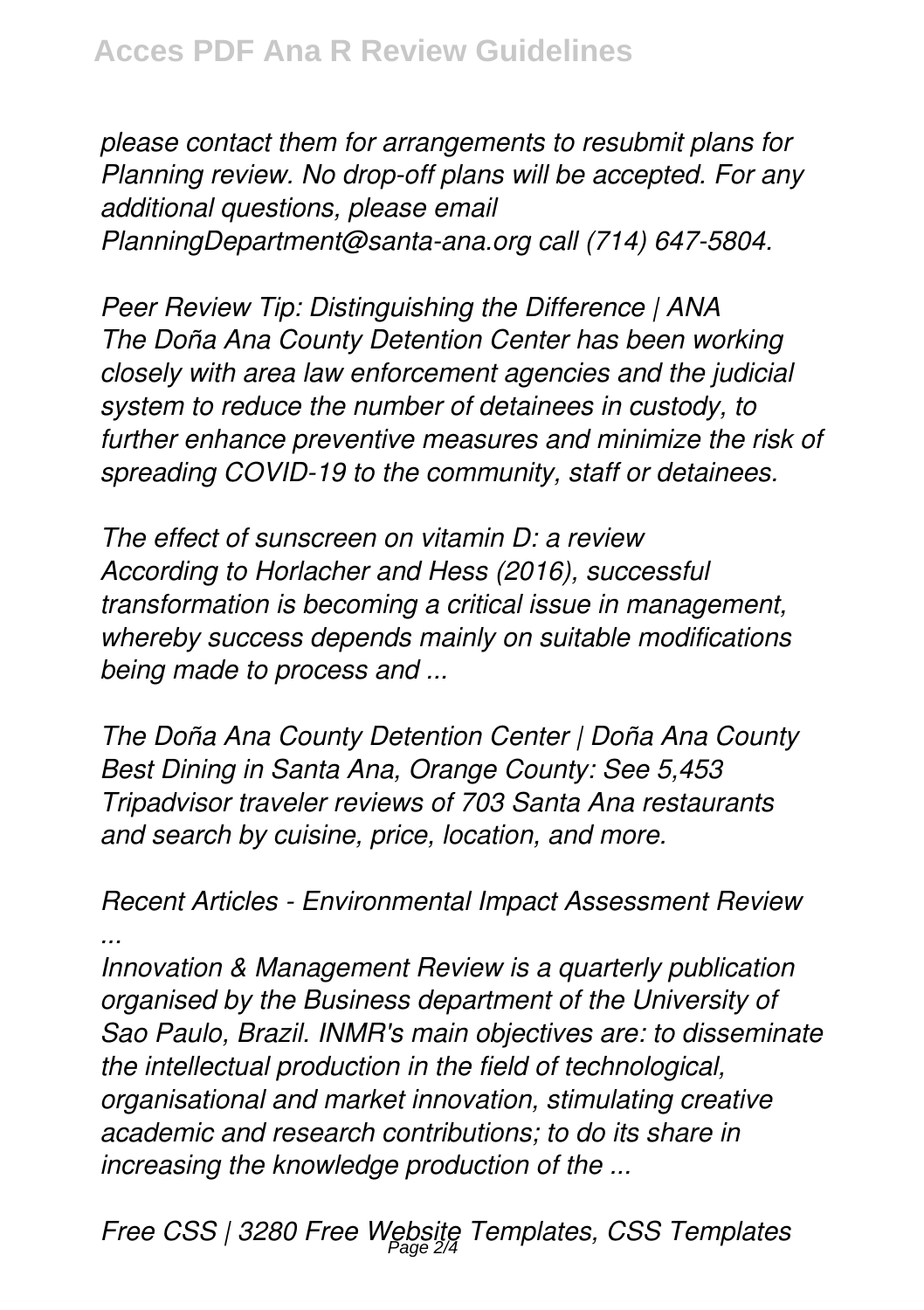*and ...*

*Ana Rosa Gamarra, Yolanda Lechón and 4 more March 31, 2022. The impact assessment of FDI on industrial green competitiveness in China: Based on the perspective of FDI heterogeneity. Xuemeng Liu, Wei Zhang, Xiaorui Liu, Hao Li March 31, 2022. Government auditing and environmental governance: Evidence from China's auditing system reform*

*Engineering Services | The City of Santa Ana The Association of periOperative Registered Nurses (AORN) is the leader in advocating for excellence in perioperative practice and healthcare. We unite and empower perioperative nurses, healthcare organizations, and industry partners to support safe surgery for every patient, every time.*

*Planning Division | The City of Santa Ana Background: Sunscreen use can prevent skin cancer, but there are concerns that it may increase the risk of vitamin D deficiency. Objectives: We aimed to review the literature to investigate associations between sunscreen use and vitamin D 3 or 25 hydroxyvitamin D [25(OH)D] concentration. Methods: We systematically reviewed the literature following the Meta-analysis Of Observational Studies in ...*

*ANA Social Media Principles - ANA Enterprise The City of Santa Ana. 20 Civic Center Plaza, Santa Ana,CA 92701 (714) 647-5400*

## *Ana R Review Guidelines*

*A peer is someone of the same rank, education, clinical expertise, and level of licensure who performs similar roles. 1 The ANA Peer Review Guidelines position statement says, "As the professional association for nursing, ANA has a* responsibility to the public and its members to facilitate the